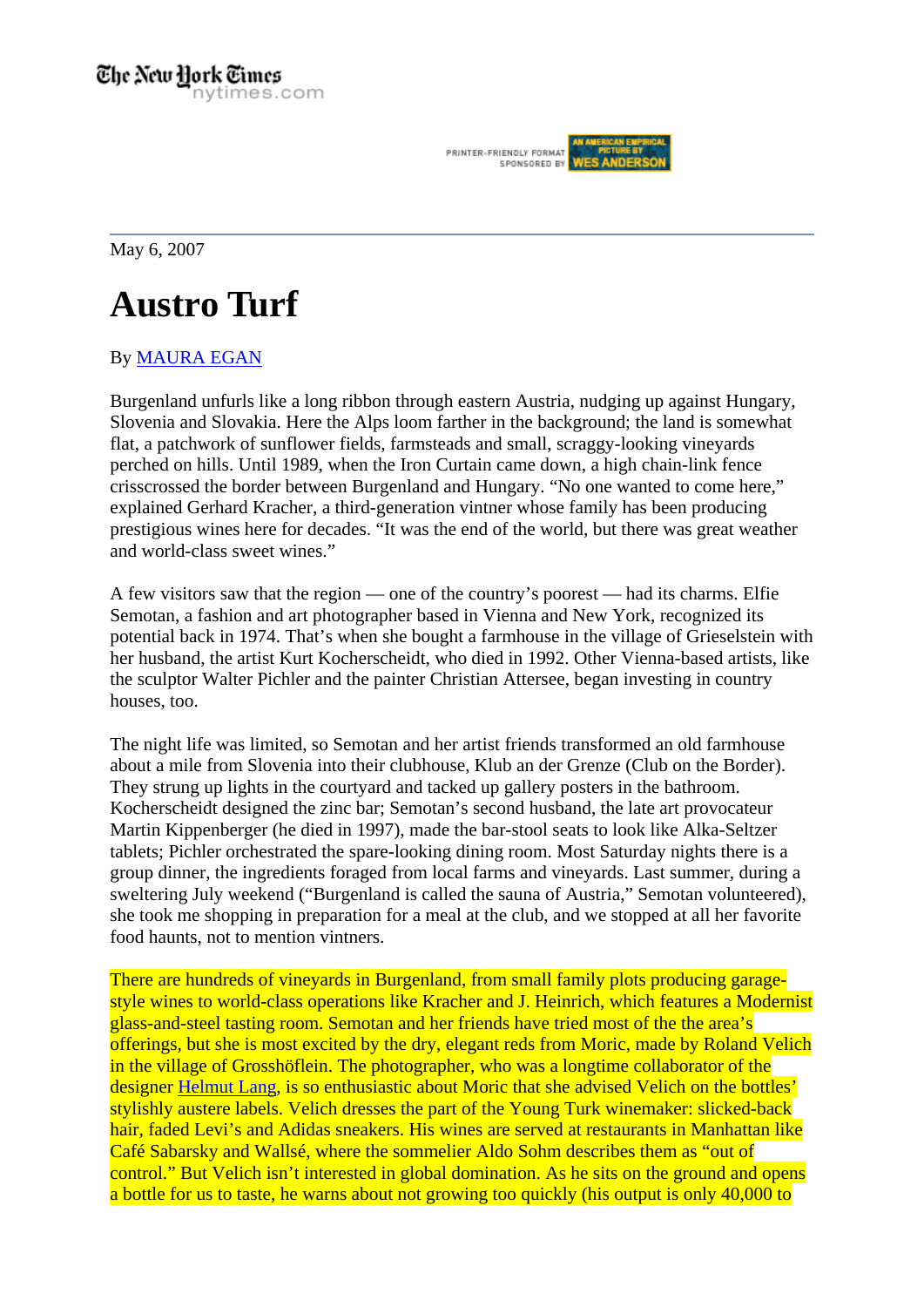50,000 bottles a year) and sticking to more of a biodynamic ideology. "I want to show the substance of the region," he declared. "It's the border between East and West." Semotan explained that the region's appeal has partly been its proximity to Eastern Europe: "The Viennese can be very elite," she said. "But here the land has changed hands so many times that people are more flexible and open."

Which is why she was all smiles when she introduced me to Alois Kracher Sr., a salt-of-theearth farmer turned vintner working in the village of Illmitz. Every day, save for Sunday, Kracher slips into his blue coveralls to tend to the grapevines. "Sundays are hard for him," said his grandson, Gerhard, who helps his father, Alois Jr., run the day-to-day operations for Kracher wines. "My grandmother won't let him work." Kracher produces some of the best trockenbeerenauslese dessert wines in Europe. The early-morning fog that rolls off the nearby shallow, reed-filled Neusiedler Lake has fostered ideal conditions for Botrytis cinerea, a fungus that shrivels the grapes, concentrating their sweetness. We sampled a flight of dessert wines, each more honeyed than the one before it. "These would be good with cheese or chocolate," announced Semotan, who advised that we eat something before we imbibed any more alcohol.

For lunch, she made a reservation at Taubenkobel restaurant, a 200-year-old farmhouse in the village of Schützen, about an hour and a half from her home. Her friends Walter and Eveline Eselböck opened their luxe country-style restaurant in 1984 and the hotel in 2000.

It's where Semotan dines on special occasions. Eveline is the sommelier (she also acts as the earth mother to the region's biodynamic movement), while their daughters Barbara and Stephanie run the adjoining shop, which sells wine and jams made from berries from the forest. (We picked up a few jars of apricot marmalade for the road.) The whole family pitched in to perfect the World of Interiors look of the place. The blown-glass table lamps come from Goa, the wonky sea-green plates were thrown by a local potter, and the dinner knives were designed by the French company Forge de Laguiole.

Walter has earned two Michelin stars for his high-concept cuisine — our meal included foie gras in a liquefied Parmesan bath and slivers of perch from a nearby lake sprinkled with fried celery strings. If the kitchen pyrotechnics seem reminiscent of Spain's El Bulli, they are. He frequently goes on cooking pilgrimages, training at the stoves of master chefs like Pierre Gagnaire, Heston Blumenthal and, of course, Ferran Adrià. "I don't copy him. I do my own thing," said Walter, who once customized an ayurvedic menu after a trip to India. "Regulars always know where we went on vacation," Eveline said. He's currently looking to Slovenia and Hungary for inspiration; Semotan informed him of her favorite spot in Vienna for Bohemian-style pancakes.

Despite these grand foodie gestures, Walter isn't really gunning for that third star. "It's about raising my children and having a good marriage," he explained as a waitress with blond cornrows refilled his water glass. The staff is an extension of his family, and he treats them all to an annual culinary trip. One year, they ate at one of Marco Pierre White's restaurants in London. Even the dishwasher, who had never left Burgenland, came along. "He had to buy a suit," Walter said. "He'll be buried in that suit."

We couldn't spend all afternoon grazing in their bucolic setting — there was still more zigzagging across the countryside to be done. Next stop: the butcher in Loipersbach. Otmar Tschürtz, who supplies meat for Taubenkobel, also happens to make a world-class prosciutto. Although he looks more like an extra from "The Office" than a second-generation country